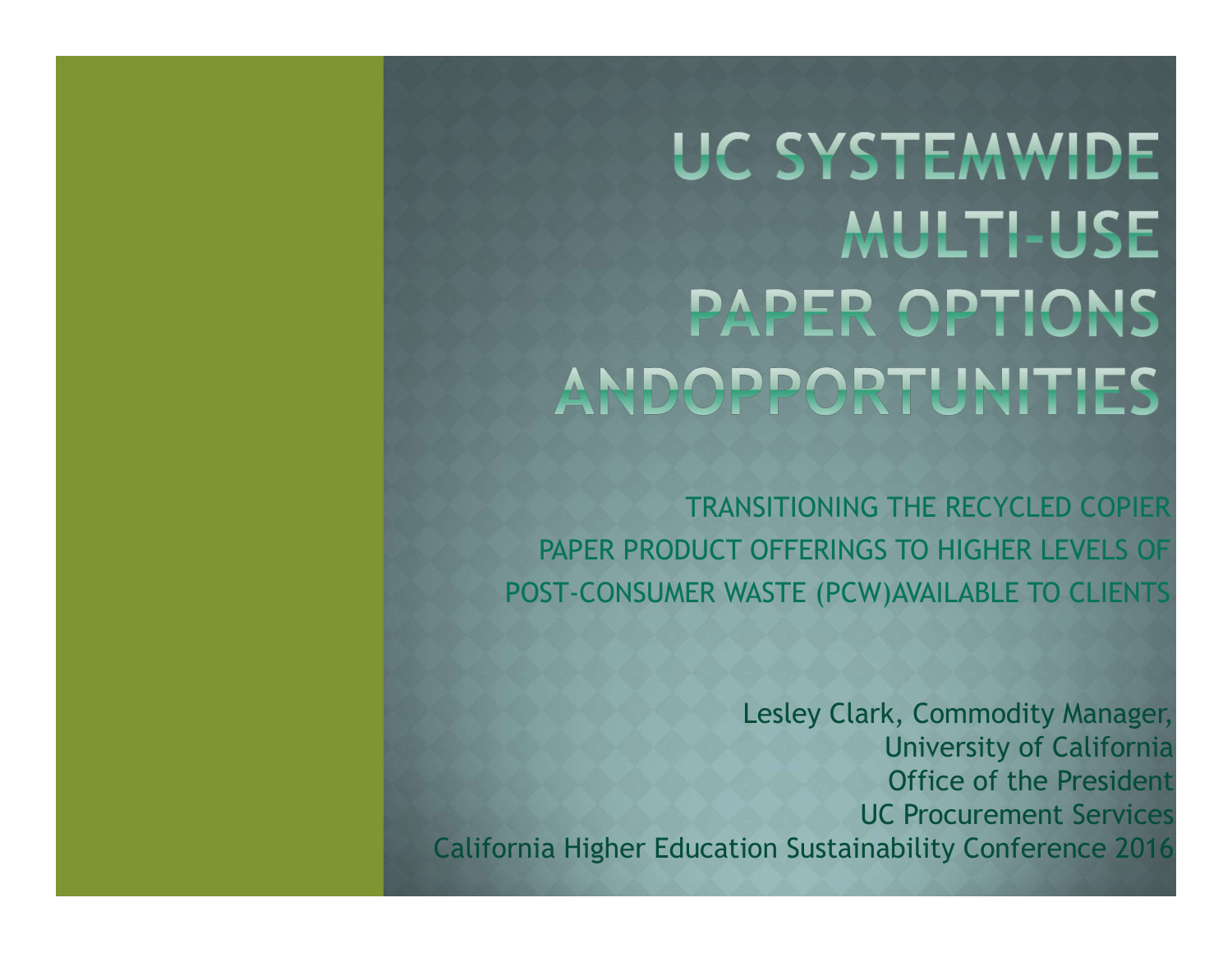- GOAL: To offer higher PCW (Post-Consumer-Waste) content paper at better prices to encourage their use:
	- **Negotiate better pricing on 50% PCW and 100% PCW** paper;
	- Make the new pricing known to UC Clients,
	- **Encourage UC Clients to convert to one of the higher** PCW paper SKU's; and
	- Move the entire UC System from 30% PCW paper to either 50% PCW or 100% PCW paper.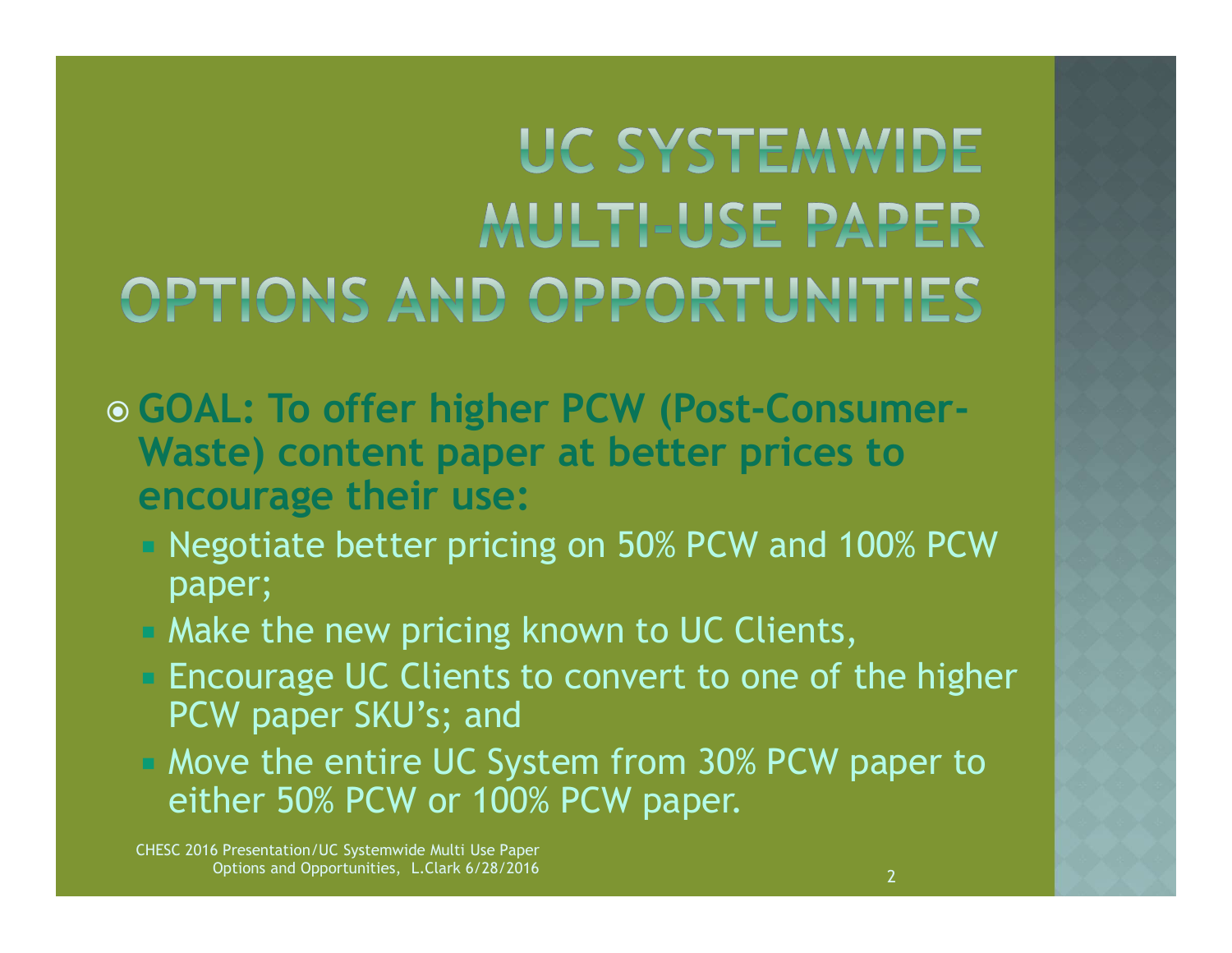- GOAL: Negotiate better pricing on 50% PCW and 100% PCW paper:
	- **Worked with Boise, Inc. to lower the pricing on their** current SKU's of 50% and 100% paper and make it available through the current OfficeMax/Office Depot Agreement for Office Products; and
	- Sourced a new Supplier, Georgia Pacific through the Office Depot product assortment which provided UC with another offering with strong pricing, (thank you Alex Butler from UCB!).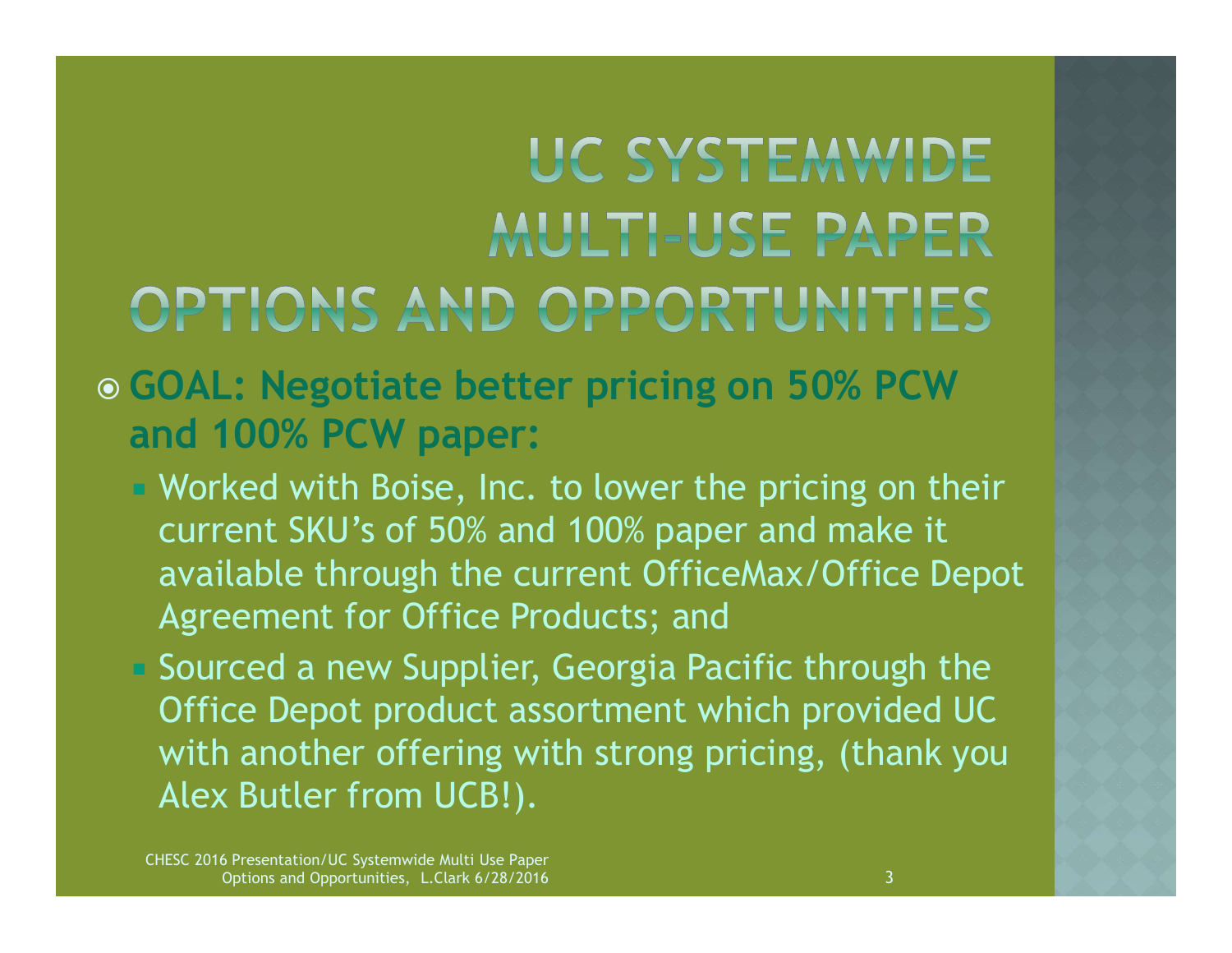#### UC SYSTEMWIDE **MULTI-USE PAPER** OPTIONS AND OPPORTUNITIES GOAL: Make the new pricing known to UC Clients:

- **Put the new Pricing and the new Offerings into the** Price File for OfficeMax/Office Depot;
- **OfficeMax/Office Depot Account Executives at the** Campuses made Clients aware of this offering;
- **E.** Campus Procurement Departments posted information on the new offering on their websites; and
- Conference call with Office Products Team to discuss the options and allow each UC Location to decide which product(s) they were going to promote.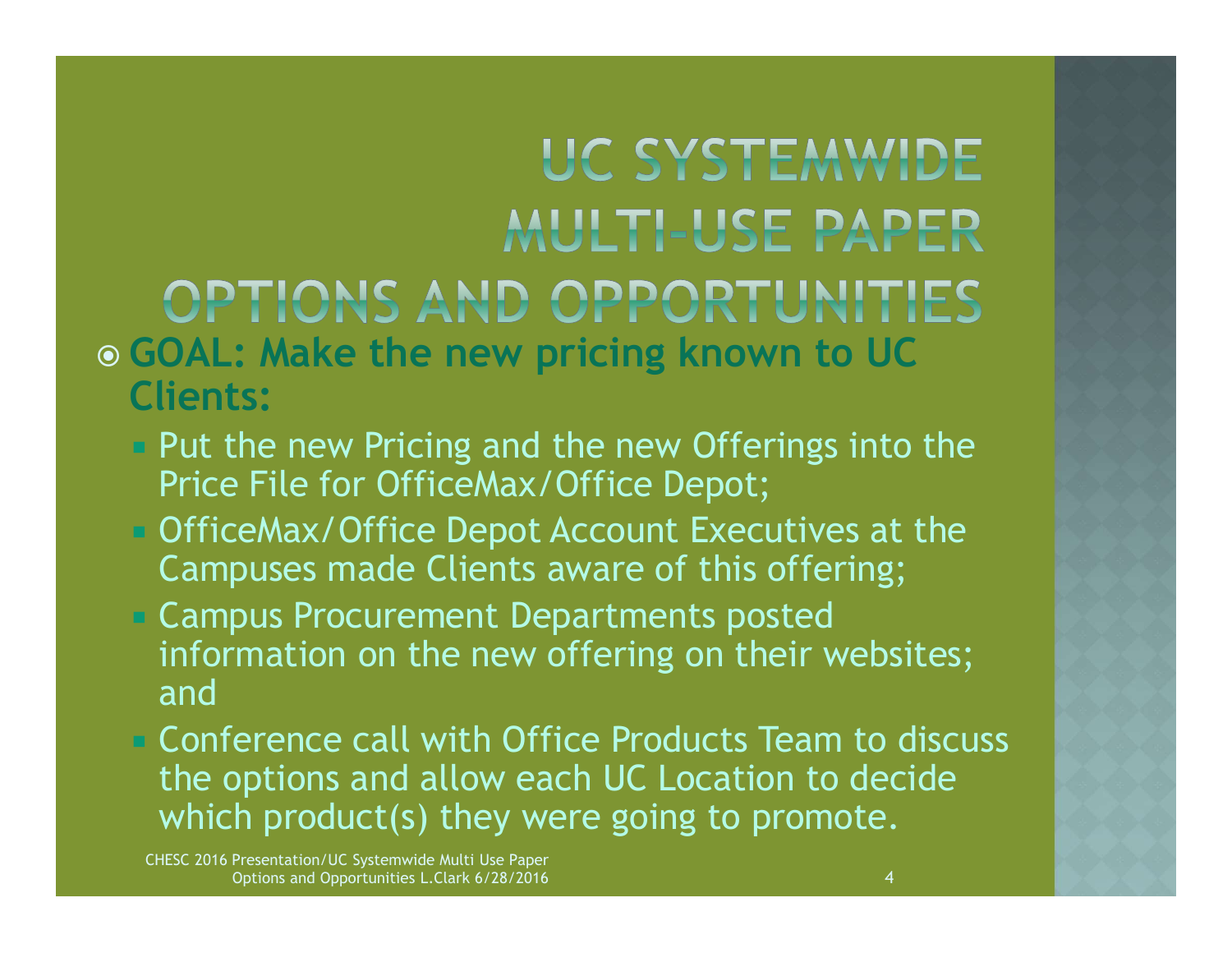- GOAL: Encourage UC Clients to convert to one of the higher PCW paper SKU's:
	- **Worked with UC Locations on their choice;**
	- Worked with OfficeMax/Office Depot Account Executives to ensure Supply of Paper SKU's; and
	- **Began the process of implementation at UC** Locations.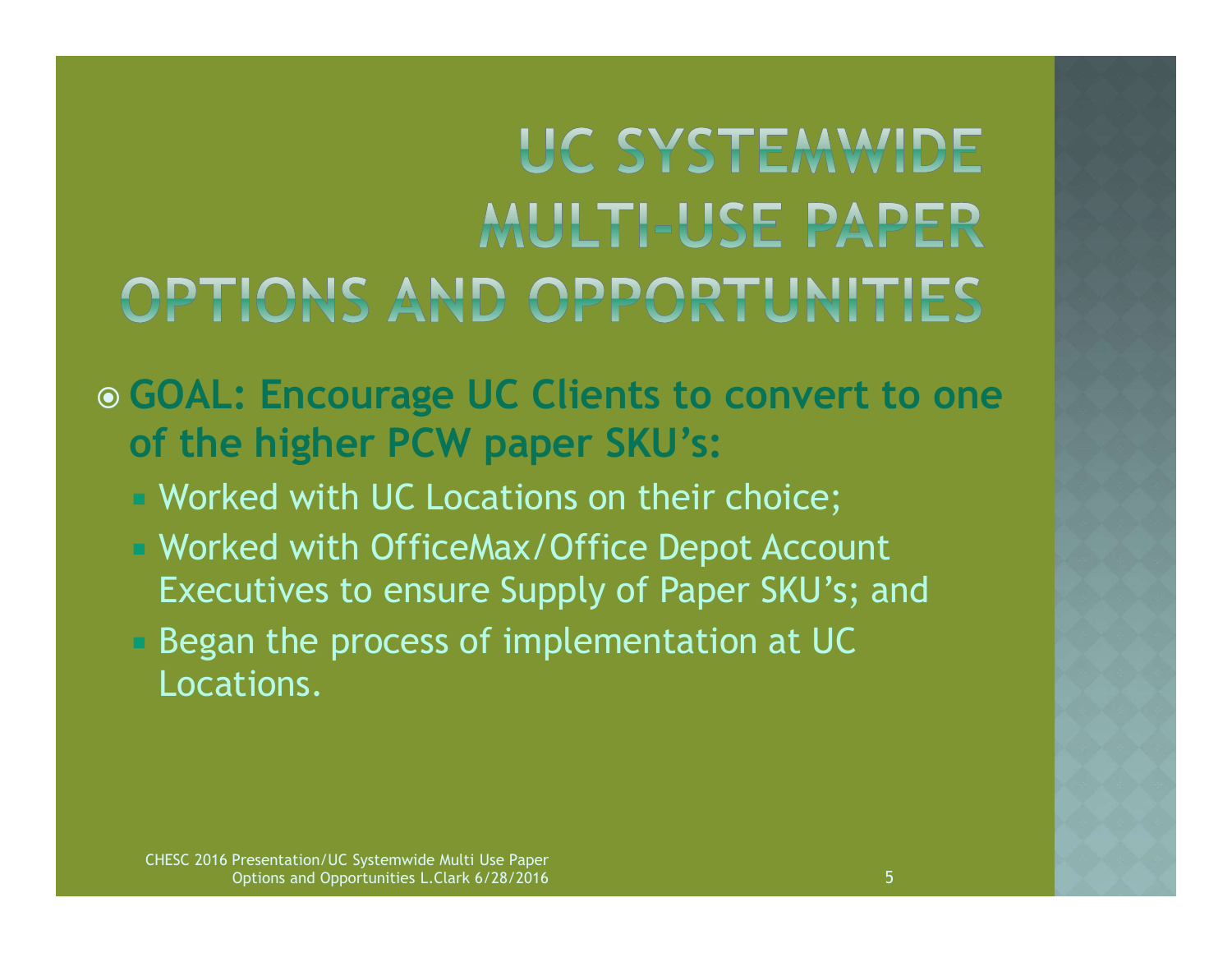- GOAL: To Move the Entire UC System from 30% PCW paper to 50% PCW or 100% PCW paper:
	- **Example 2** Continuing the communication to all UC Locations;
	- **Developing "stories" from the UC Locations that have** implemented to share with the others; and
	- **Encouraging complete conversion of all UC Locations** not later than early Fall 2016.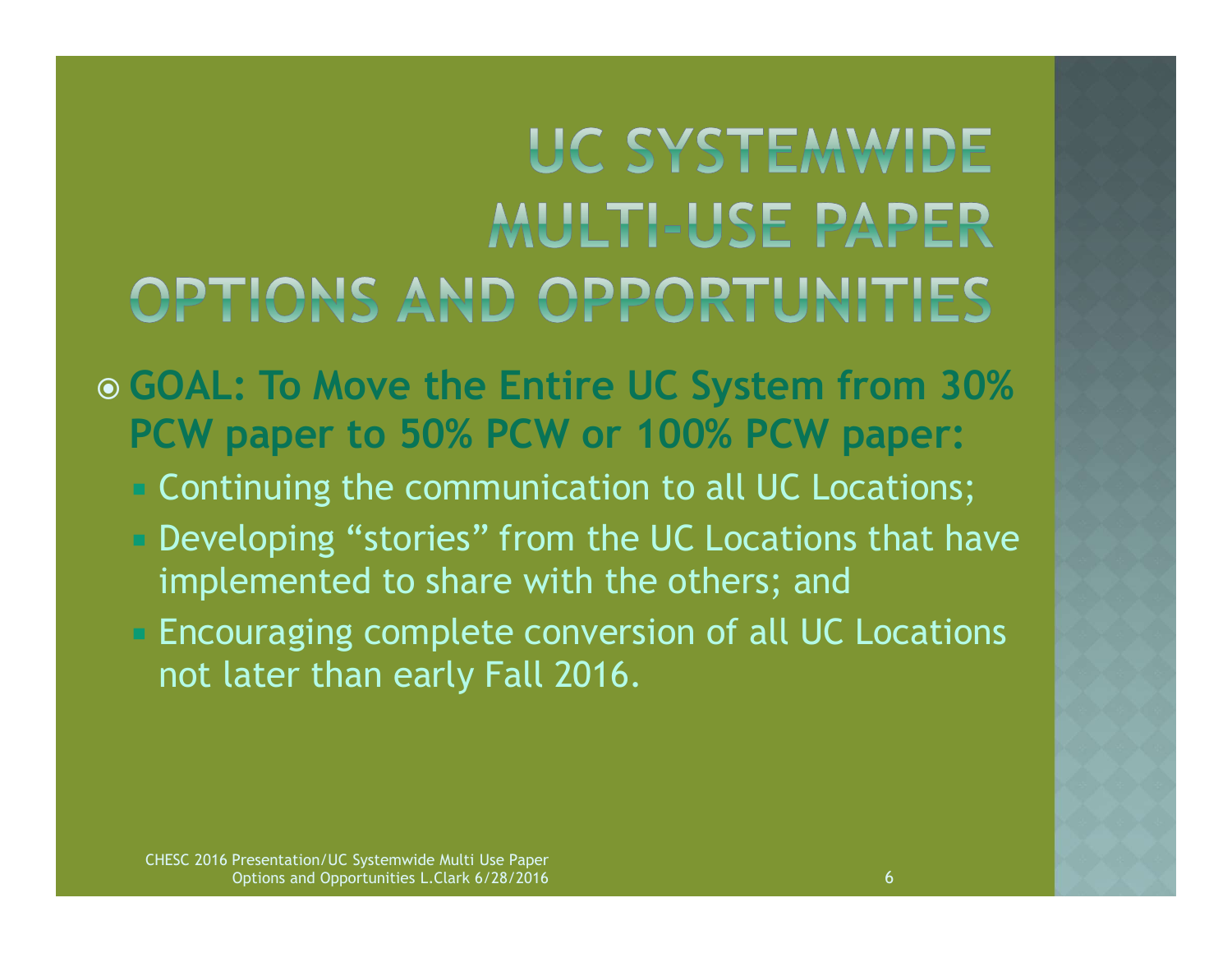- What are you doing at your Campus that is working well?
- What other ideas do you have for successfully promoting conversions to higher levels of PCW Paper?

#### Other Questions?